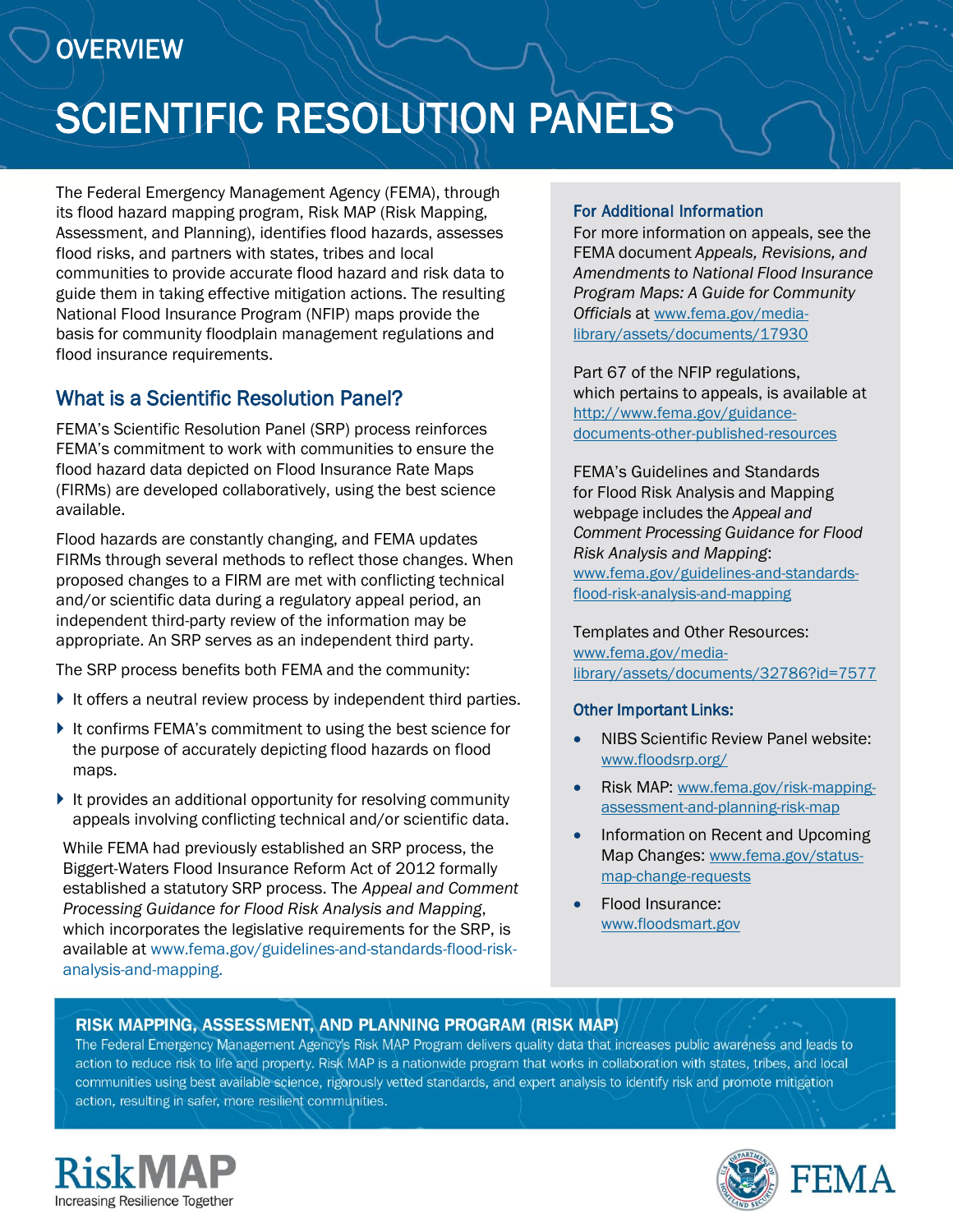



### Who Can Request an SRP?

A community, tribe, or other political entity with the authority to adopt and enforce floodplain ordinances for the area under its jurisdiction can request that FEMA use an SRP when conflicting technical and/or scientific data have been presented. For additional information, review the *Appeal and Comment Processing Guidance for Flood Risk Analysis and Mapping* at [www.fema.gov/guidelines-and-standards-flood-risk-analysis-and-mapping.](http://www.fema.gov/guidelines-and-standards-flood-risk-analysis-and-mapping) 

# When Can Communities Request an SRP?

A community can request an SRP if the following requirements have been met:

- It has not yet received a Letter of Final Determination (LFD) from FEMA.
- Conflicting technical and/or scientific data, submitted during the 90-day appeal period, resulted in different flood hazards than those proposed by FEMA.
- At least 60 days of community consultation with FEMA (but no more than 120 days) have taken place.

Additionally, a community that receives a FEMA-issued resolution letter and has not previously exercised the SRP process will have 30 days from the issuance of the letter to request an SRP.

## Independent Panel Sponsor

The SRP process is managed by the National Institute for Building Sciences (NIBS), a non-profit organization independent of FEMA. NIBS will administer the SRPs, ensuring that proper guidelines and procedures are employed and maintaining a cadre of experts from which panel members are selected.

#### Panel Member Selection

Five panelists are convened for each appeal brought to the SRP request. Panel members are technical experts in surface water hydrology, hydraulics, coastal engineering, and other engineering and scientific fields that relate to the creation of FIRMs and Flood Insurance Studies (FIS) throughout the United States.

Based on the technical challenges associated with each request, NIBS develops a list of potential members with relevant expertise, from its cadre of experts. NIBS also checks that those listed are available to serve, do not reside in the state from which the appeal or data were filed, and have no personal or professional interest in its findings for the flood risk project.

NIBS provides the list to the community and FEMA to select the panel members. The community selects at least the simple majority (three), and FEMA selects the remaining panel members from the short list of cadre members, based on the technical challenges of the appeal or data submittal.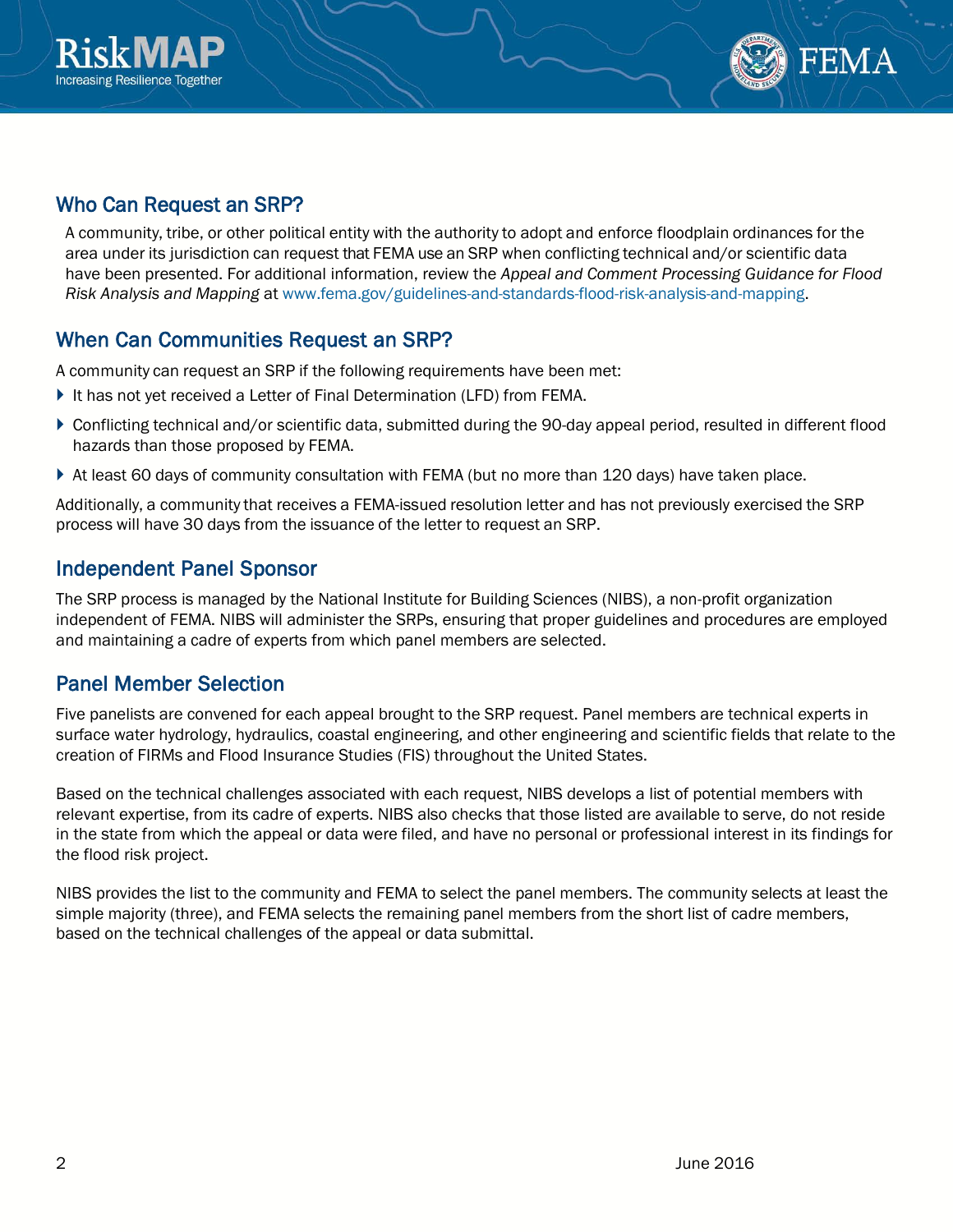



#### The Process

To request a review by an SRP, the community's Chief Executive Officer or designee completes an SRP Request Form and submits it to FEMA during the time periods outlined above. Once FEMA confirms that the situation and the conflicting technical and/or scientific data are eligible for an SRP, it forwards the SRP Request Form to NIBS, which will initiate the panel selection process and develop a list of potential members.

Once the panel is convened, panel members are provided with a summary of the issue, FEMA's data, and the data the community submitted during the 90-day appeal period. Panel members review the data and, on a point-by-point basis, deliberate and make a decision based on the scientific and/or technical challenges.

If the community feels it is necessary to make an oral presentation in support of its request, it must include a justification on the SRP Request Form.

#### **Resolution**

The panel must present its written report to the community and FEMA within 90 days of being convened, and that report will be used by the FEMA Administrator for making the final determination. A panel determination must be in favor of either FEMA or the community on each distinct element of the dispute, and the panel may not offer any alternative determination as a resolution. In the case of a dispute submitted by the community on behalf of an owner or lessee of real property in the community, the panel determination must be in favor of either FEMA, the community, or the owner/lessee on each distinct element of the dispute.

If changes to the maps are recommended in the panel's determination, and FEMA elects to implement the panel's determination, FEMA will incorporate the changes into a revised Preliminary FIRM and, if appropriate, FIS report. The revised products will be available to the community for review, with a resolution letter, before FEMA issues an LFD.

Once the SRP provides its determination and FEMA issues its resolution letter to implement the recommendations, the SRP recommendations are binding on all appellants and not subject to judicial review.

If the FEMA Administrator elects not to accept the panel's findings, the Administrator will issue a written justification within 60 days of receiving the report from the SRP. Under these circumstances, the appellants maintain their right to appeal FEMA's final determination to the appropriate Federal District Court.